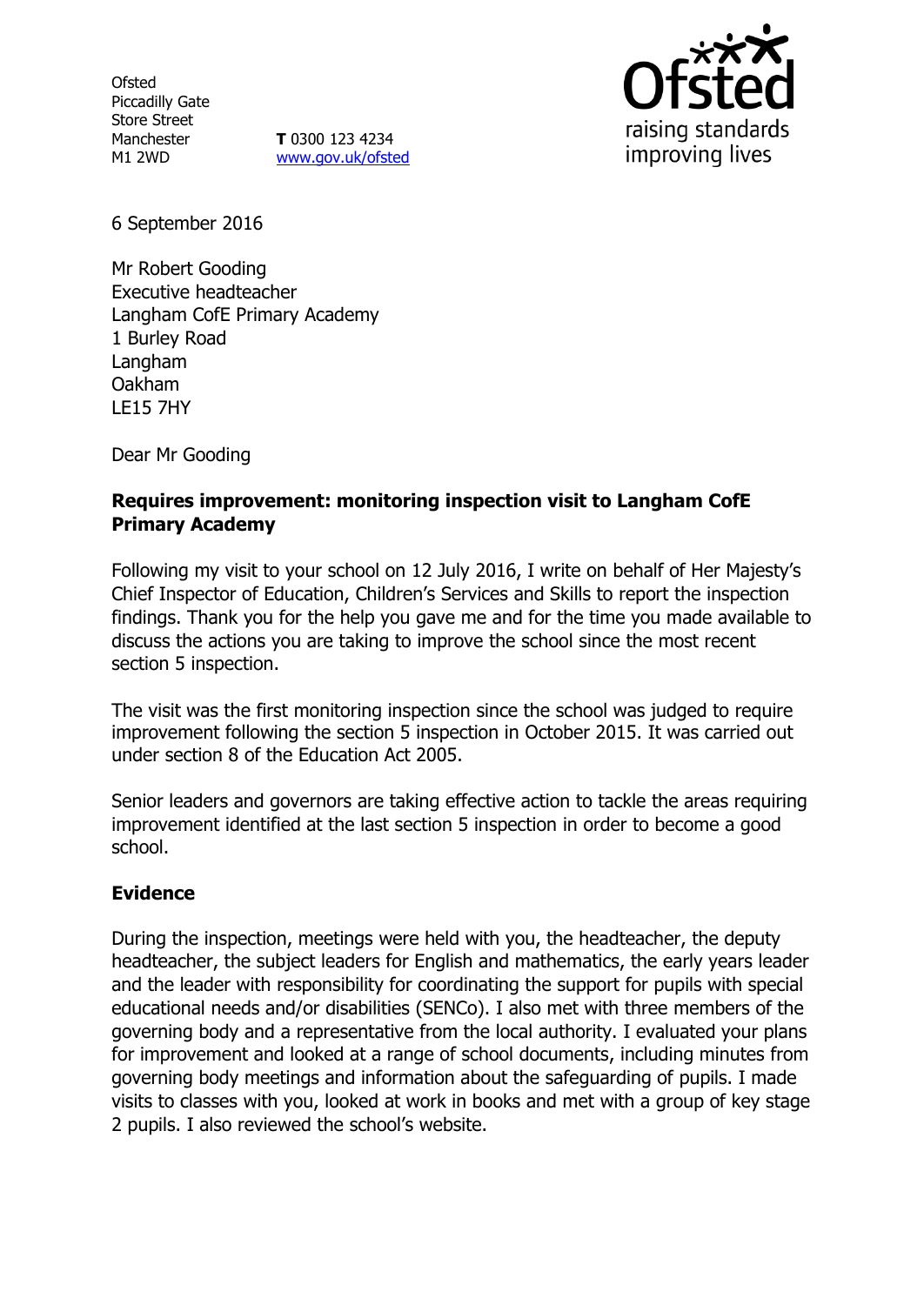

# **Context**

Since the inspection in October 2015 four members of support staff have left the school and two teachers now share the role of subject leader for mathematics.

# **Main findings**

You lead the school, in strong partnership with the headteacher, with passion and determination and have wasted no time in addressing the areas for improvement which were identified at the previous inspection. You have successfully shared your vision for Langham CofE Primary Academy with governors and school staff. As a result standards in the school are rising.

Your plans for school improvement are detailed and clear and are supporting positive developments in all aspects of the school's work. You have set ambitious timescales for individual actions to be achieved and have ensured that leaders and teachers have received the training and resources needed to deliver the changes required.

The quality of middle leadership in the school has improved dramatically since the last inspection and this is contributing significantly to improvements in teaching and learning. Senior leaders have supported subject leaders very effectively. They have modelled strategies to monitor, challenge and support the work of teachers and support staff across the school. You have also drawn on the skills of senior leaders from other schools within the Rutland Learning Multi-Academy Trust to model effective leadership to your staff. The middle leaders now conduct regular observations of teaching and learning in all classes, scrutinise work in pupils' books and lead pupil progress meetings. Consequently, all leaders have an accurate view of the school's strengths and weaknesses. The leaders were all eager to tell me that there is a much greater sense of accountability in the school and that all staff are very clear that they will be held to account for the progress and attainment of pupils, and that in this respect, 'the culture of our school is completely different from how it was'.

You ensure that early years practice in the school is now highly valued. You have supported the early years leader in her heartfelt ambition to improve the quality of teaching and learning in the Reception class. The quality of teaching has been strengthened considerably due to her careful tracking and analysis of children's progress. Consequently, children's attainment is higher than it has been in previous years, particularly in the areas of reading and number. The early years leader recognises that there is more to do to improve children's writing and has increased the range and quality of writing activities. Together, we observed one Reception boy completely immersed in a writing activity in the outdoor area. When asked about his writing, he confidently and proudly told you that he was writing tickets 'for Bugtopia!'.